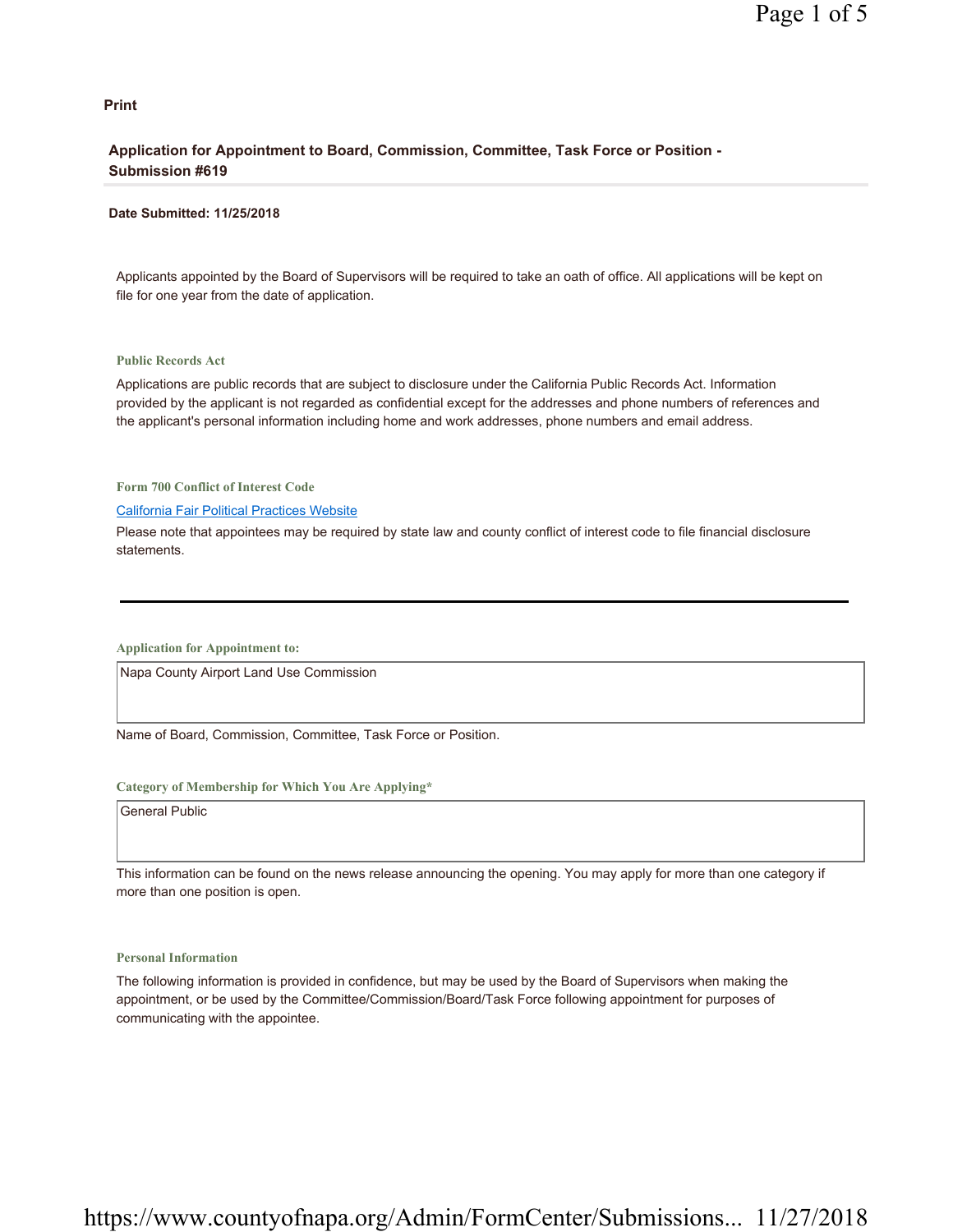| <b>Full Name*</b> | Supervisorial District in Which You Reside* |
|-------------------|---------------------------------------------|
| Charles Koch bf   | 1st                                         |
|                   |                                             |
|                   |                                             |

**Home Address\***

| City* | State*     | $\mathbf{Zip}^*$ |
|-------|------------|------------------|
| Napa  | California | 94558            |
|       |            |                  |
|       |            |                  |

## **Phone\* Email Address\***

| $   -$ |  |
|--------|--|
|        |  |
|        |  |
|        |  |
|        |  |
|        |  |
|        |  |

## **Work Address\***

| City* | State*    | $\mathbf{Zip}^*$ |
|-------|-----------|------------------|
| Napa  | Calfornia | 94558            |
|       |           |                  |
|       |           |                  |

## **Work Phone\***



### **Current Occupation\***

| Retired                   |  |  |
|---------------------------|--|--|
|                           |  |  |
| Within the last 12 months |  |  |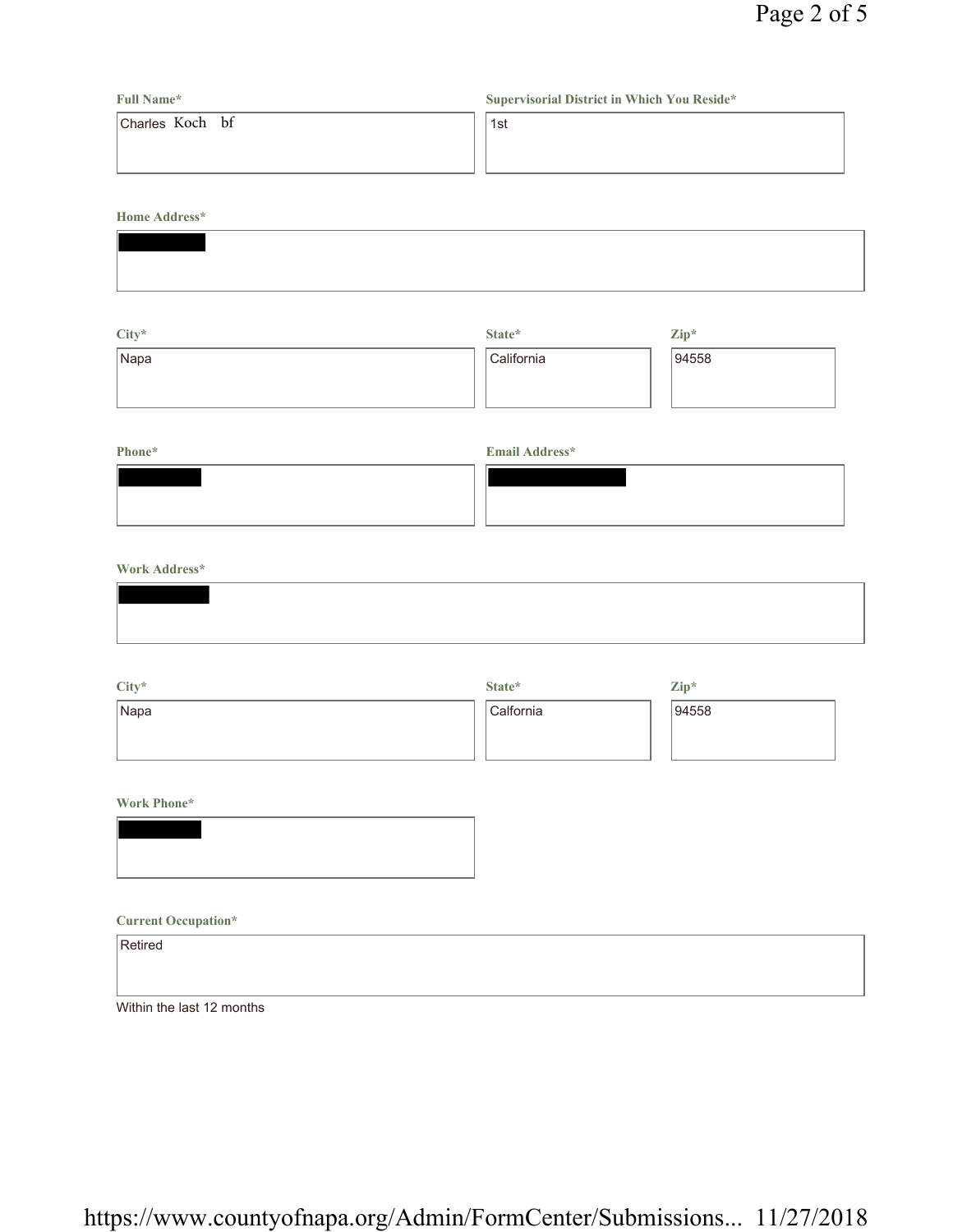#### **Current License**

FAA Commercial Pilot with Instrument Rating, FAA Radio/Radar Repair Certificate

Professional or occupational, date of issue, and expiration including status

**Education/Experience**

See abridged resume

#### **Resume**

Charles Koch Abridgedplanning resume.docx Attach a resume containing this and any other information that would be helpful to the Board in evaluating your application.

**Community Participation**

See abridged resume

Nature of activity and community location

**Other County Board/Commission/Committee on Which You Serve/Have Served**

No past Napa County service

## **Public Actions that may impact Credit Rating**

None

List all court or other public administration actions impacting your credit rating within the past ten (10) years.

Provide names, addresses and phone numbers of 3 individuals who are familiar with your background.

**Reference 1**

**Name\*** Richard Faenzi **Phone\***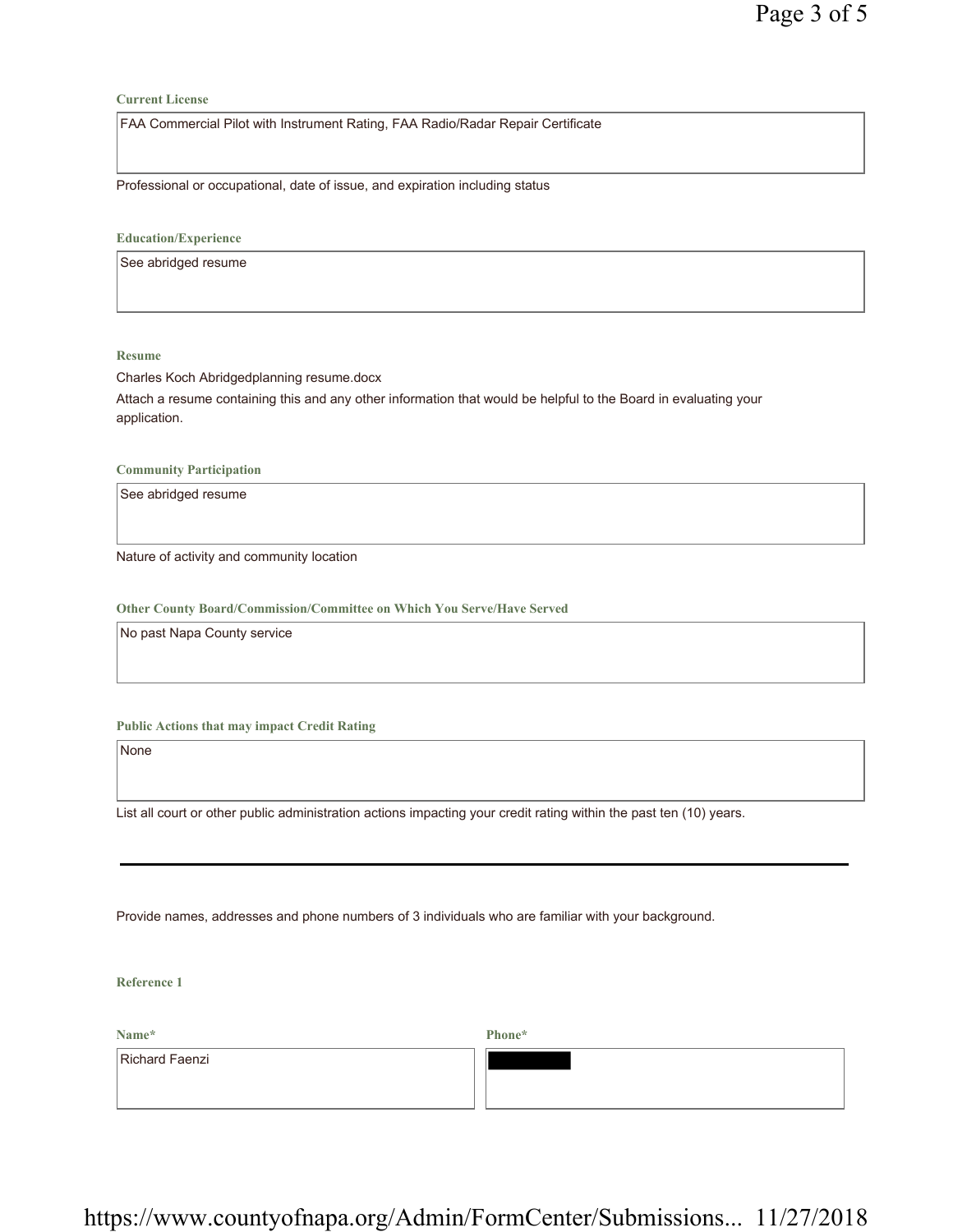**Address\***

| $City*$ | State* | $\mathbf{Zip}^*$ |
|---------|--------|------------------|

| Napa | California | 94558 |  |
|------|------------|-------|--|
|      |            |       |  |
|      |            |       |  |
|      |            |       |  |

## **Reference 2**

| Name*        | Phone* |
|--------------|--------|
| Paul Roberts |        |

## **Address\***

|      | State*     | $\mathbf{Zip}^*$ |  |
|------|------------|------------------|--|
| Napa | California | 94558            |  |
|      |            |                  |  |
|      |            |                  |  |

## **Reference 3**

| Name*            | Phone* |
|------------------|--------|
| Peter Gottschalk |        |
|                  |        |

**Address\***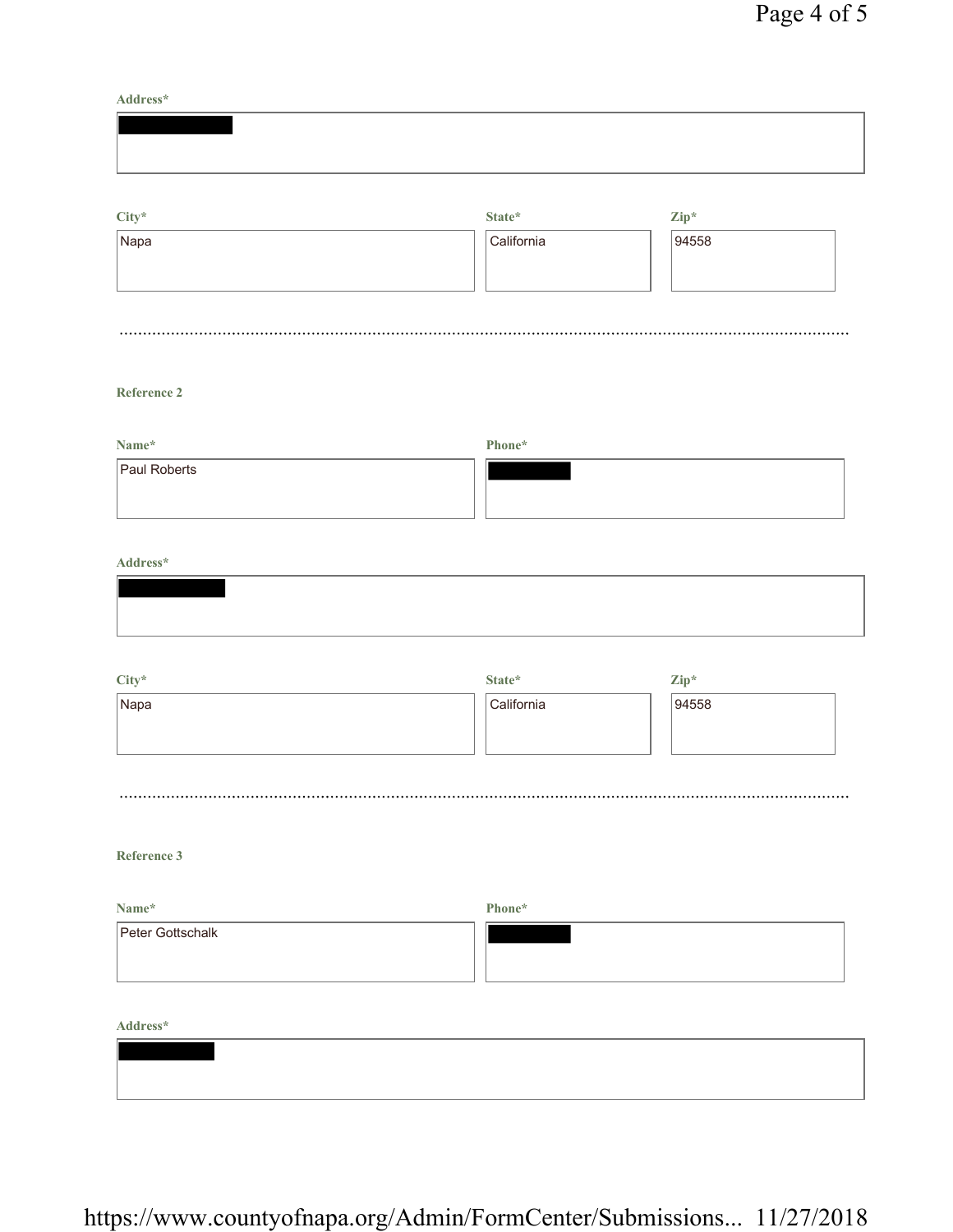| $City*$ | State*  | $\mathbf{Zip}^*$ |
|---------|---------|------------------|
| Roswell | Georgia | 30075            |
|         |         |                  |
|         |         |                  |

**Name and occupation of spouse within the last 12 months, if married.**

Allyson Altizer, Education Consultant

For Conflict of Interest purposes

**Please explain your reasons for wishing to serve and, in your opinion, how you feel you could contribute.\***

My motivation for serving is to give back to the community. Our family has lived in Napa for 33 years. Our children have gone to school here, I feel that I can provide historical prospective on growth and can be a part of reasonable and healthy growth in our community and specifically in and around our airport.

**Responded**

Yes

**Completed**

Yes

**I declare under penalty of perjury that the foregoing is true and correct.\***

**Ves** 

No

## **Electronic Signature Agreement**

By checking the "I agree" box below, you agree and acknowledge that 1) your application will not be signed in the sense of a traditional paper document, 2) by signing in this alternate manner, you authorize your electronic signature to be valid and binding upon you to the same force and effect as a handwritten signature, and 3) you may still be required to provide a traditional signature at a later date.

**■** I agree.

| <b>Electronic Signature</b> | Date       |
|-----------------------------|------------|
| Charles A. Koch             | 11/25/2018 |
|                             | $6:45$ PM  |